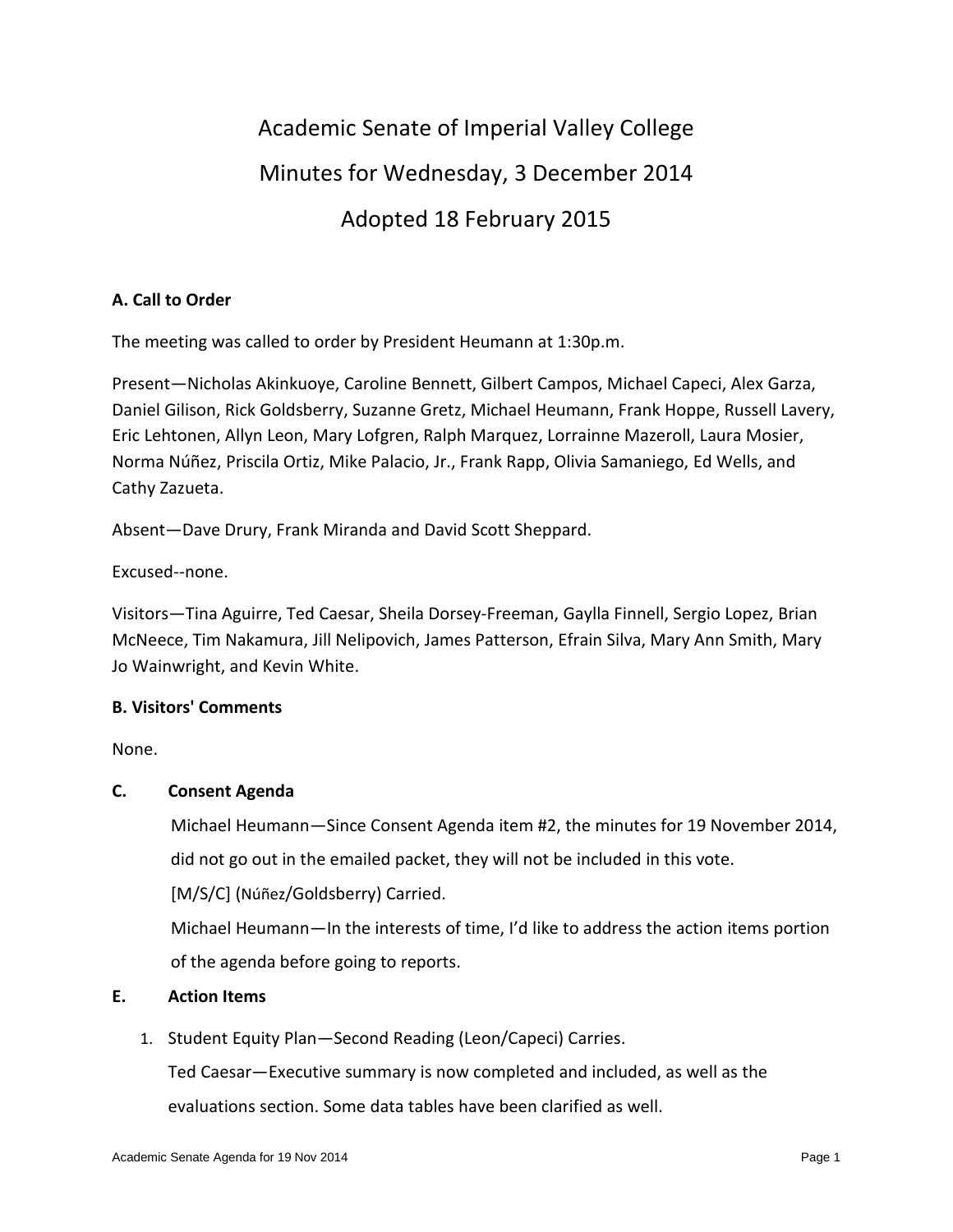2. Accreditation Follow-Up Report—First Reading (Núñez/Zazueta)

Michael Heumann—We'll have a special meeting on Wednesday 10 December 2014 for the second reading of this action item.

### **D. Reports—Please limit your report to 3 minutes**

- 1. President—Thanks to David Morse for speaking, and to all who attended the Academic Senate Retreat. Thanks to the CTA and District for lunch and pie, respectively.
- 2. Past-President—There was no Past President's report.
- 3. Treasurer—Senate Treasurer Caroline Bennett reported that the Academic Senate spent \$9.28 on printing costs and \$757.68 for Michael Heumann to attend the Plenary Session, leaving a balance of \$4,799.00.
- 4. Associated Student Government (ASG) President—ASG President Priscila Ortiz discussed some upcoming events and indicated that the ASG won't be meeting during the Winter Intersession.
- 5. Part-Time Representative—Michael Capeci—The redecoration of the Part-Time Faculty Lounge continues.
- 6. Budget & Planning—No report.
- 7. Curriculum Committee—Frank Rapp—No report.
- 8. College Council—Daniel Gilison—No report.
- 9. New Faculty Orientation Committee—Eric Lehtonen—The committee met twice and had a guest speaker, Mary-Jo Wainwright. The committee is scheduled to meet three times during the Spring Semester and will feature speakers Victor Jaime, Nicholas Akinkuoye, and Mary-Jo Wainwright.
- 10. Honors Committee—Daniel Gilison giving a report for Robert Baukholt, who is teaching a class at this time. The committee adopted a lowered GPA standard for Honors classes from a GPA of 3.5 to 3.25 to conform with standards at other institutions.

Discussed a professional development Reading Apprenticeship program to be held 5 Jan. 2015.

### **F. Discussion and Information Items**

1. Health Center in the Library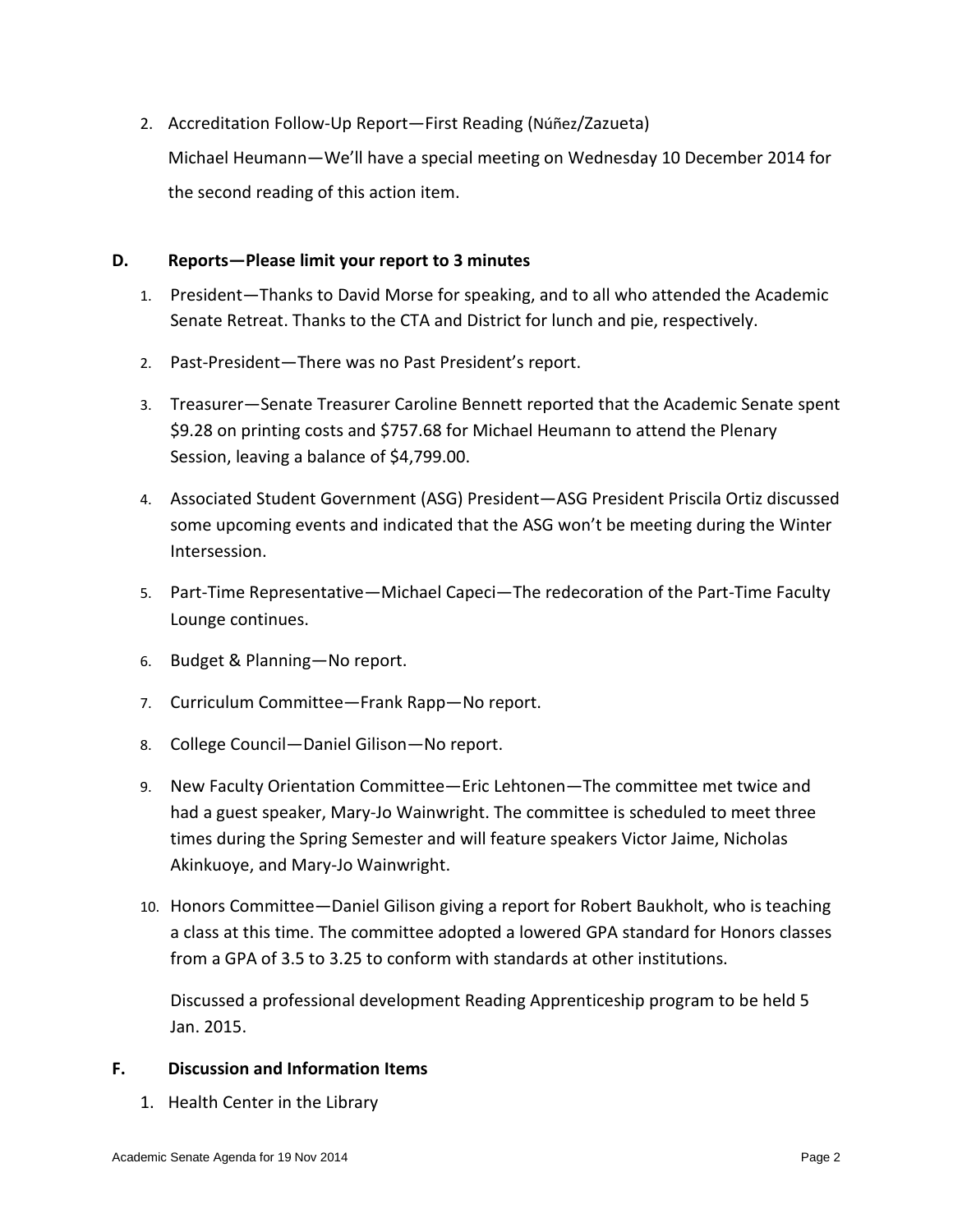Frank Hoppe—Two questions: 1) Specifically, when and where did the campus wide discussions concerning placing the Health Center in the Library take place? 2) What actually is the positive rationale for placing the Health Center in the Library?

Mary Ann Smith—Part of accreditation is planning. Some years back some space was added to the Library. Those plans specified that the additional area was intended for Library growth. When students look for a college they look for two things—"Can I fulfill my major?", and "What is their Library like?" I have evidence to back those claims. IVC students only have regular access to 43 computers on campus, and those are in the Library. No 900 building access, no business lab access anymore. . According to Title 5 standards and what our FCMAT peer group colleges (Monterey, Shasta, College of the Desert, and Hartnell) support, we should have at least 125 computers in the Library. Our 43 computers have to serve 7100 FTEs. We're supposed to have 48,000 square feet. We have 21,000 square feet minus the 2,500 square feet now being taken over by the Health Center. The students are suffering. We see 1,500 students per day. The library should have five librarians. It has two and a half. We should have nine Library Technicians. We have three. You've all seen this at the Library: students waiting in line for access to a computer, students even in line to access a carrel to sit down and study in. It's time to prioritize the needs of the students.

Sergio Lopez—This was talked about in Executive Council two years ago. It's gone through the Facilities Committee, and the Finance Committee. It's gone through the shared governance process. Last year there were 6,000 visits to that Health Center.

Eric Lehtonen—Student Health is a concern, but there's a 20-year record of utter disregard for student academic services and for literacy. There's a need for an actual college-standard Library on this campus that this administration has willfully ignored.

Suzanne Gretz—Both concerns are vital. More and more students are coming to me saying they can't get access to a computer, and they can't find materials they need for their assignments. There are very few places on campus for them to study, especially when it's hot. Students often have to sit on the floor in the Library at such times. Yet, as we remodel, we're making more offices, not more classrooms, and Library and learning spaces. It's a serious problem.

Mary-Jo Wainwright—We have the *Student Success Act*, the implementation of Blackboard, wanting all the teachers to use Blackboard for their classes. That requires students to use computers more than ever. I support Health Services, especially mental health, but long-term, the Library has been, and continues to be at the bottom of the College's priority list. The Library is not college-level standard at all.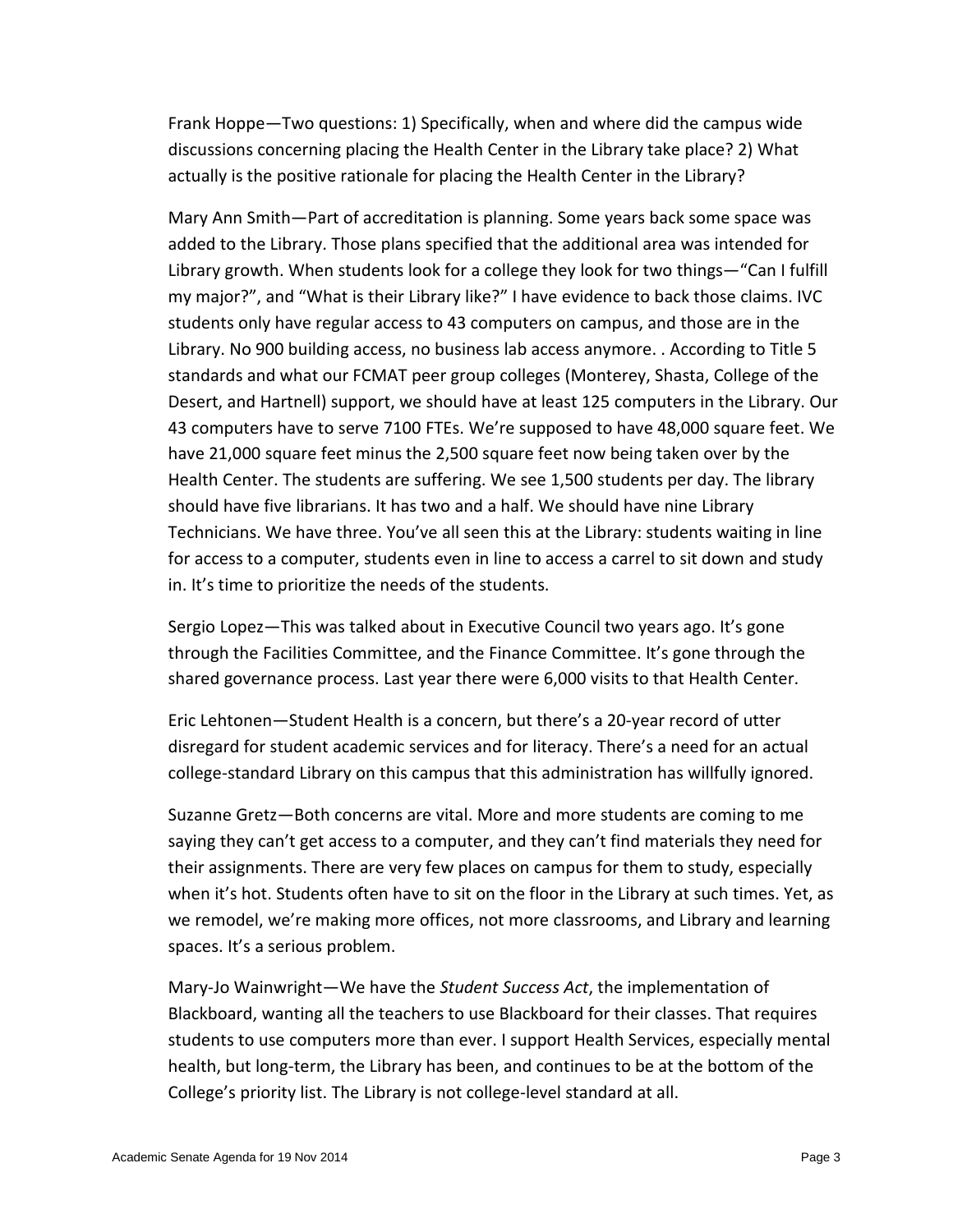Eric Lehtonen—No discussion about placing the Health Center in the Library space has occurred in the Academic Senate.

Daniel Gilison—No such discussion took place in College Council either.

Cathy Zazueta—No one in the Library heard about it. I question whether it really went through shared governance.

Russell Lavery—I'm surprised to hear that student access to computers is going down. IT has been growing and growing. How can student access to computers be less and less?

2. Emergency Procedures—Tim Nakamura—If there's an emergency, like a break-in, contact Campus Safety. On any campus phone, dial 1111, or contact the Campus Safety phone number. If the staffer wishes to make a report to law enforcement, we'll contact the Sheriff's Office.

Nicholas Akinkuoye—We should ensure that this information is posted.

Mary Lofgren—Some phones are not even working.

Sergio Lopez—We'll be installing E-panic buttons around campus.

3. Classrooms in the 3100 and 3200 Buildings

Frank Rapp—It's difficult to hear students in the classrooms, and there's a lot of noise bleeding in from adjoining classrooms. The acoustics need improvement.

Suzanne Gretz—The sound is a big problem. Concrete floor, warehouse ceiling. I was there to evaluate a teacher and I had real difficulty hearing the teacher, even seated, as I was, in the front row. Not an effective learning environment.

Ed Wells—I put in a service ticket for this problem and was told the ticket would be closed because there was no money to address the issue.

Efrain Silva—I'll try to contact the architects about mitigations for these issues.

4. AP 3260—Enrollment Management Plan—Nicholas Akinkuoye—This will help us to more effectively plan, and your input is welcomed.

Tina Aguirre—We're currently planning for 2015-2016.

Ralph Marquez—That's too soon, we need to know far enough in advance for students to be able to plan their academic programs through to completion.